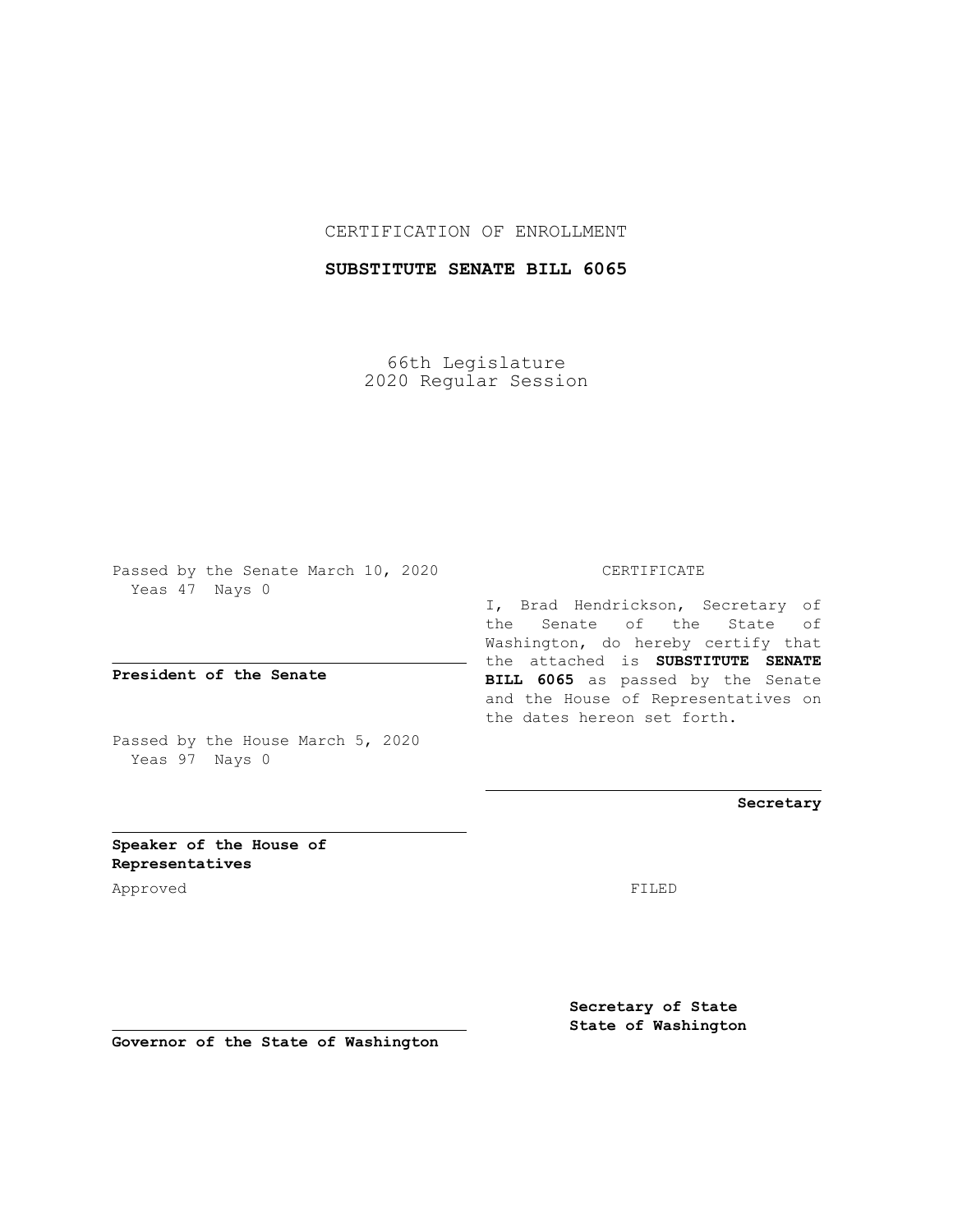### **SUBSTITUTE SENATE BILL 6065**

AS AMENDED BY THE HOUSE

Passed Legislature - 2020 Regular Session

# **State of Washington 66th Legislature 2020 Regular Session**

**By** Senate Environment, Energy & Technology (originally sponsored by Senators Brown, Hasegawa, Kuderer, Nguyen, Rolfes, Short, Wilson, L., Das, and Wellman)

READ FIRST TIME 01/31/20.

1 AN ACT Relating to establishing the Washington blockchain work 2 group; creating a new section; and providing an expiration date.

3 BE IT ENACTED BY THE LEGISLATURE OF THE STATE OF WASHINGTON:

 NEW SECTION. **Sec. 1.** (1) Subject to the availability of amounts appropriated for this specific purpose, the Washington blockchain work group is established. The purpose of the work group is to examine various potential applications for blockchain technology including, but not limited to, applications in computing, banking and other financial services, the real estate transaction process, health care, supply chain management, higher education, and public recordkeeping.

12 (2) The work group is composed of the following members:

13 (a) One senator from each of the two largest caucuses of the 14 senate, appointed by the president of the senate;

15 (b) One representative from each of the two largest caucuses of 16 the house of representatives, appointed by the speaker of the house 17 of representatives;

18 (c) The lieutenant governor, or the lieutenant governor's 19 designee;

20 (d) The director of the department of commerce, or the director's 21 designee;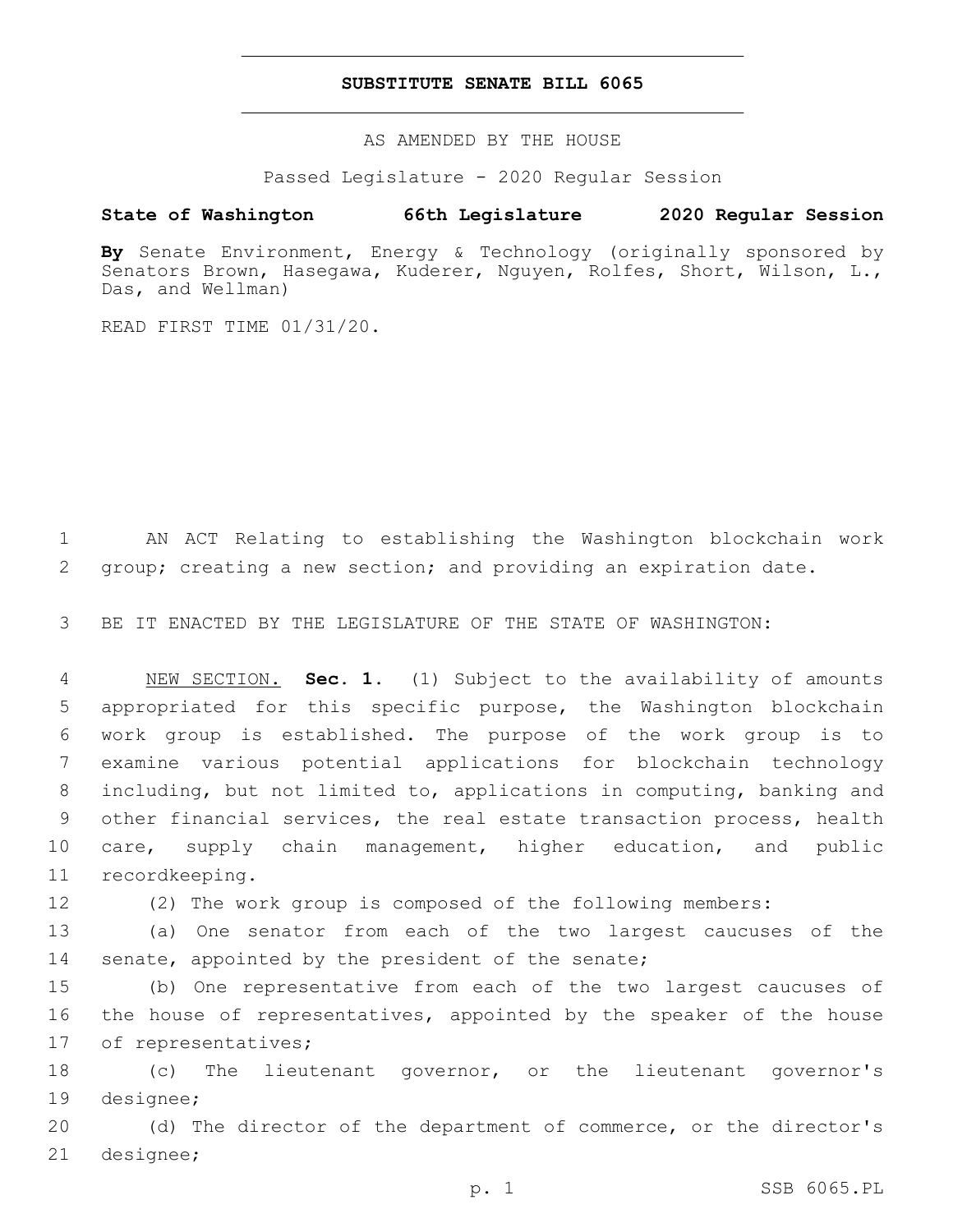(e) The director of the department of financial institutions, or 2 the director's designee;

 (f) The director of Washington technology solutions, the consolidated technology services agency, or the director's designee;

 (g) The director of the department of agriculture, or the director's designee;6

 (h) An individual representing a Washington-based technology trade association for the full cross section of the technology 9 sector;

 (i) An individual representing a trade association for financial services companies that do business in Washington;

 (j) An individual representing a trade association for title insurance companies that do business in Washington;

 (k) An individual representing a trade association for health 15 care companies that do business in Washington;

 (l) An individual representing an association for county 17 government officials in Washington;

 (m) An individual representing a trade association for 19 Washington-based agriculture;

 (n) An individual representing a trade association for property and casualty insurance companies that do business in Washington; and

 (o) An individual representing an association for public utility 23 districts in Washington.

 (3) The individuals appointed under subsection (2)(h) through (o) 25 of this section must be appointed by the governor.

 (4) In addition to the members appointed to the work group under subsection (2) of this section, individuals representing other sectors may be invited by the chair, in consultation with the other appointed members of the work group, to participate in an advisory capacity in meetings of the work group. Individuals participating in an advisory capacity under this subsection are not members of the work group, may not vote, and are not subject to the appointment process established in this section. There is no limit to the number of individuals who may participate in work group meetings in an 35 advisory capacity under this subsection.

 (5) A majority of the work group members constitutes a quorum. If a member has not been designated for a position set forth in this section, that position may not be counted for the purpose of 39 determining a quorum.